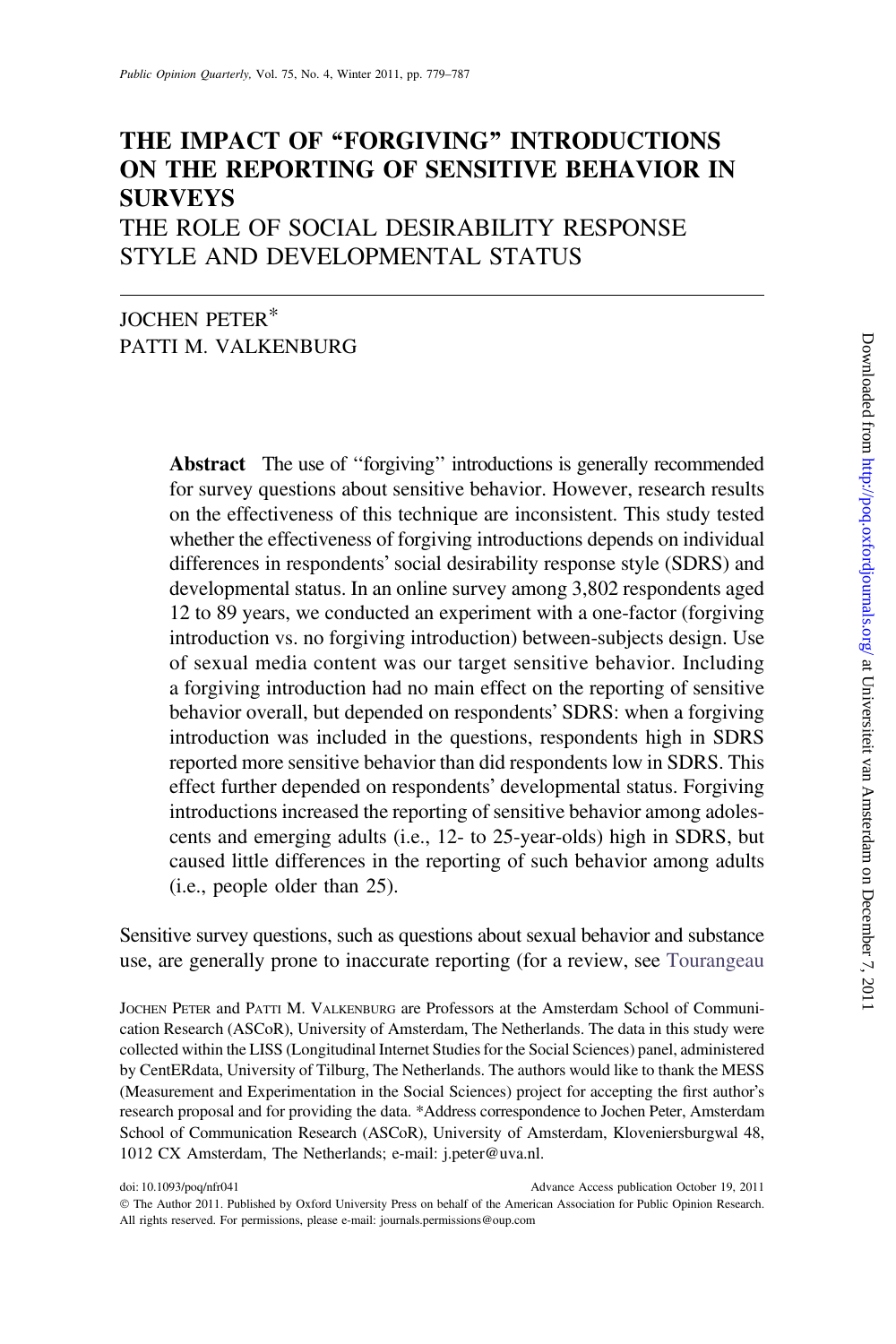[and Yan 2007](#page-8-0)). As one remedy to this problem, standard texts on the formulation of sensitive survey questions recommend ''forgiving'' wording ([Bradburn,](#page-8-0) [Sudman, and Wansink 2004](#page-8-0); [Fowler 1995](#page-8-0)). For example, respondents often misreport the number of lifetime sexual partners [\(Catania et al. 1996](#page-8-0)). Therefore, researchers have suggested adding a forgiving introduction to the question, such as ''The number of sexual partners people have had differs from person to person. Some people report having had one sex partner, some two or more partners, and still others report hundreds of partners'' [\(Catania et al. 1996](#page-8-0), p. 352). Forgiving introductions are intended to reduce both the intrusiveness of the question as well as any concerns about negative consequences of giving a truthful answer [\(Tourangeau and Yan 2007](#page-8-0)). It is assumed that, after a forgiving introduction, respondents give fewer socially desirable answers.

Although the recommendation to include forgiving introductions in sensitive questions is plausible, few studies have tested its validity ([Tourangeau and Yan](#page-8-0) [2007](#page-8-0)). The studies that have done so are difficult to compare and have produced somewhat inconsistent results. For example, whereas [Belli, Moore, and Van](#page-8-0) [Hoewyk \(2006\)](#page-8-0) and [Belli et al. \(1999\)](#page-8-0) showed that forgiving introductions reduce the overreporting of voting, [Abelson, Loftus, and Greenwald \(1992\)](#page-7-0) did not find such an effect. Similarly, in a comparison of various socially undesirable behaviors, [Holtgraves, Eck, and Lasky \(1997\)](#page-8-0) found that forgiving introductions increased the reporting of some behaviors (e.g., academic cheating) but not of others (e.g., shoplifting). [Catania et al. \(1996\)](#page-8-0), finally, reported that forgiving introductions increased the reporting of sensitive sexual behavior. Overall, then, existing research tends to be somewhat inconclusive about when to include forgiving introductions in sensitive questions.

One reason for these inconclusive findings may be that we know little about the conditions under which forgiving introductions affect answers to sensitive questions. More specifically, although [Holtgraves et al. \(1997\)](#page-8-0) have warned that forgiving introductions may not be effective for everyone, no study has tested whether their influence on the reporting of sensitive behavior depends on individual differences among the respondents. This study tries to fill this gap. As a sensitive behavior, we deal with the use of sexual media content, which has recently received attention in the social sciences, notably in research among adolescents (e.g., [Peter and Valkenburg 2010](#page-8-0)). We focus on two individual differences that are theoretically and practically relevant in this context: social desirability response style and developmental status (i.e., adolescents/emerging adults vs. adults).

Social desirability response style (SDRS) refers to a temporally stable and questionnaire-independent tendency to give overly positive self-descriptions, for example by avoiding socially undesirable answers [\(Paulhus 2002\)](#page-8-0). SDRS presents a personality characteristic rather than a temporary response strategy ([Paulhus 2002](#page-8-0); [Tourangeau and Yan 2007](#page-8-0)). Because individuals high in SDRS are concerned about presenting themselves in a socially desirable way, they are likely to respond sensitively to forgiving introductions [\(Holtgraves et al. 1997\)](#page-8-0).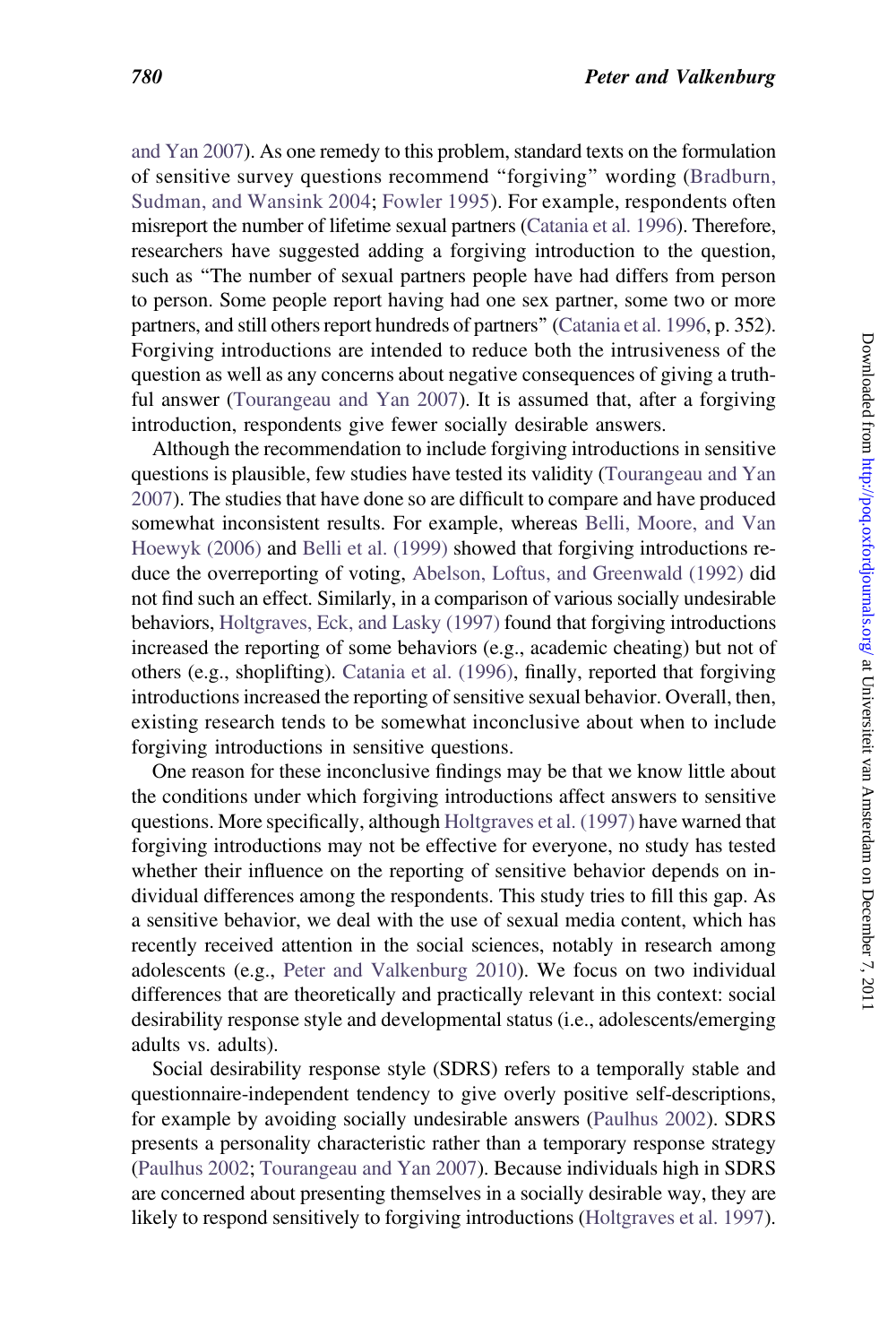Therefore, we hypothesize that the impact of forgiving introductions on the reporting of sensitive behavior depends on people's SDRS. If a question includes a forgiving introduction, individuals high in SDRS will report more sensitive behavior than when a question does not include such an introduction. In contrast, for individuals low in SDRS, no such difference is expected.

Previous research has largely overlooked potential differences between adolescents and adults in the susceptibility to forgiving introductions. This neglect of respondents' developmental status is striking because forgiving introductions can be interpreted as social information intended to lower the threat of sensitive questions, and adolescents are generally more susceptible to social information than adults (for a review, see [Steinberg 2008\)](#page-8-0). More specifically, people's insusceptibility to social information is increasingly seen as a part of their socioemotional maturity ([Steinberg 2007](#page-8-0)). Socio-emotional maturity shows in an increased ability to control impulses and to make decisions independently of social influences (e.g., [Reyna and Farley 2006](#page-8-0); [Steinberg 2007\)](#page-8-0). It is generally achieved at around 25 years of age ([Steinberg 2007](#page-8-0)), which roughly corresponds to the developmental distinction between adolescents and emerging adults (i.e., those 25 years of age and younger, according to [Arnett 2000\)](#page-8-0) and adults (i.e., those older than 25 years of age). Therefore, we expect an interaction between forgiving introductions and developmental status. In contrast to adults, adolescents and emerging adults will report more sensitive behavior when a forgiving introduction is present than when it is absent.

The literature on SDRS does not suggest that SDRS varies by age ([Paulhus](#page-8-0) [2002](#page-8-0)). As a result, it is unlikely that young people's greater susceptibility to social information derives from stronger SDRS in that developmental group. Conversely, this also means that respondents' developmental status may further enhance or reduce the extent to which the influence of forgiving introductions on the reporting of sensitive behavior depends on SDRS. Specifically, we expect that the tendency of respondents high in SDRS to report more sensitive behavior in the presence of a forgiving introduction will be more distinct among adolescents and emerging adults than among adults. Technically speaking, we expect a three-way interaction between forgiving introduction, SDRS, and developmental status.

# Method

The data of this study were collected in the LISS panel (Longitudinal Internet Studies for the Social Sciences), an online panel of 5,000 Dutch households. The LISS panel is based on a probability sample of households drawn from the population register by Statistics Netherlands. Households in the original sample without a computer and/or Internet connection were provided with a computer and/or Internet connection to participate in the panel. The survey that produced the data for this study was conducted in March 2010. This survey presents the second wave of a two-wave panel study whose first wave was fielded in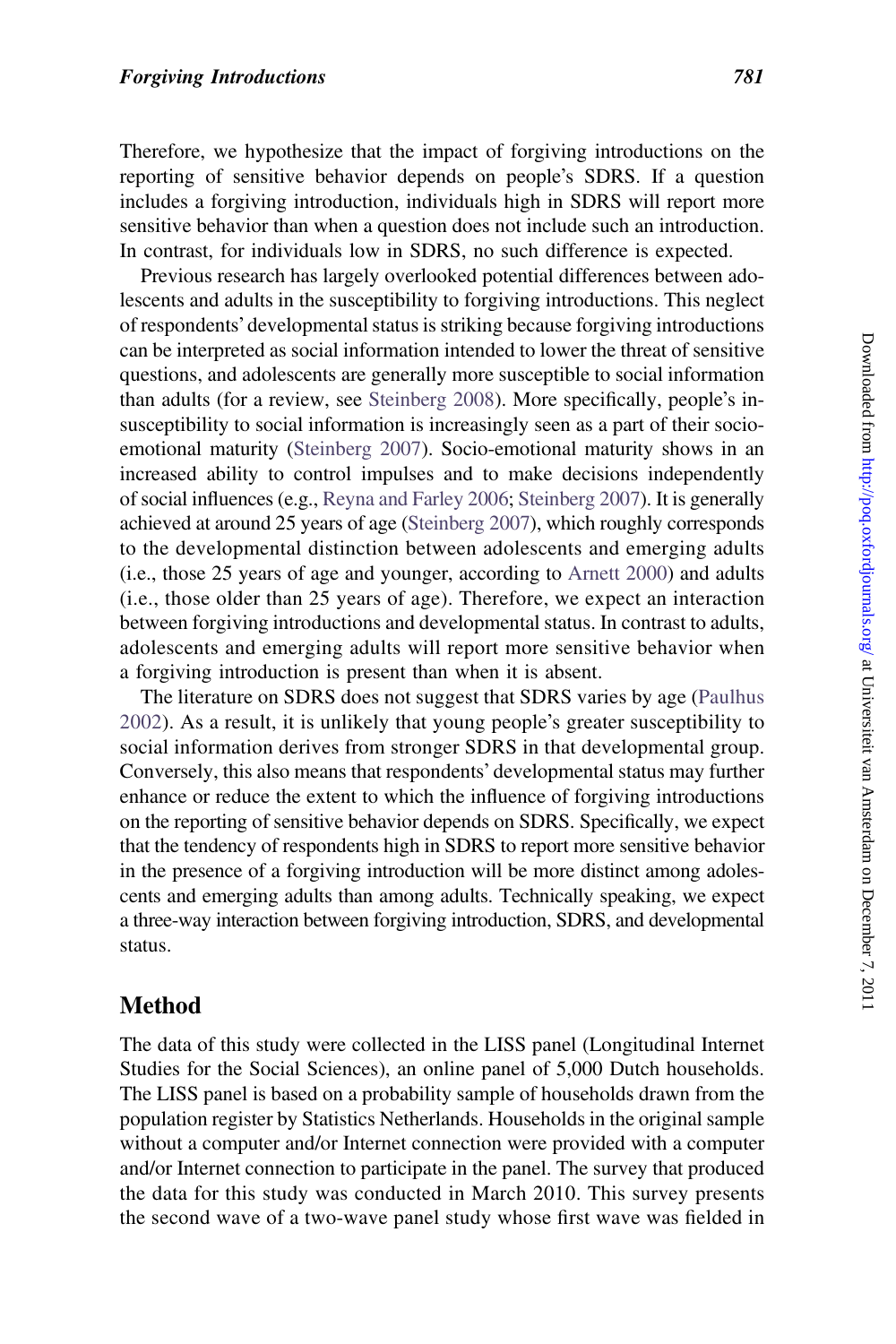September 2009. Because one goal of the two-wave panel study was to investigate question-behavior effects, sensitive questions were asked to only half of the respondents in the first wave. Before the survey started, institutional approval and parental consent for minors' participation were obtained.

In the first wave, 8,237 adolescent and adult household members were contacted. To preclude that intra-family communication about the survey or surveillance of the answering process would distort the answers to sensitive questions, only the parents or the children in a particular household were eligible for the study. In the first wave, 5,137 household members agreed to participate, and 4,692 respondents completed the questionnaire (57-percent response rate, formula 1, [American Association for Public Opinion Research](#page-8-0) [2009\)](#page-8-0). In the second wave, 3,802 respondents participated again (attrition 19 percent).

Before the survey started, participants were notified that the questionnaire included questions about media use and sexuality and had to give informed consent. Respondents were further informed that their answers would be treated confidentially and that identifying information and answers would not be stored together. After completing the questionnaire, participants received five Euros.

#### DESIGN, MEASURES, DATA ANALYSIS

The study used a one-factor (forgiving introduction vs. no forgiving introduction) between-subjects design. Participants were randomly assigned to one of the two conditions. Following conventions in survey research (e.g., [Bradburn et al. 2004\)](#page-8-0), the forgiving introduction read: ''Some people use erotic or pornographic material often, while others do this rarely or never.'' In the control condition, this introduction was omitted. Participants in both conditions were asked: ''In the past six months, how often did you use, on average, the following materials?'' Two items tapped the use of erotic material and referred to X-rated content on television and to erotic magazines such as Playboy and Penthouse. In addition, two items measured the use of pornographic material and referred to Dutch pornographic magazines (e.g., Seventeen) and to pornographic movies on video or DVD. The six response categories ranged from (1) ''Never'' to (6) ''Every day,'' with a residual category ''I prefer not to answer this question.''

Less than 0.6 percent of respondents chose the residual category for any of the four items. After forgiving introductions, on average 0.9 percent of respondents opted for the residual category, whereas on average 0.2 percent did so when such introductions were absent. This difference was significant for all four items, as logistic regressions with choice of residual answer as dummy dependent variable showed. No further variation by respondents' SDRS and developmental status occurred. Because our focus was on the frequency of reporting sensitive behavior rather than on item non-response, we excluded the few respondents who had chosen residual categories, as well as five missing cases, from further analysis. This reduced the number of respondents to 3,770. The results presented below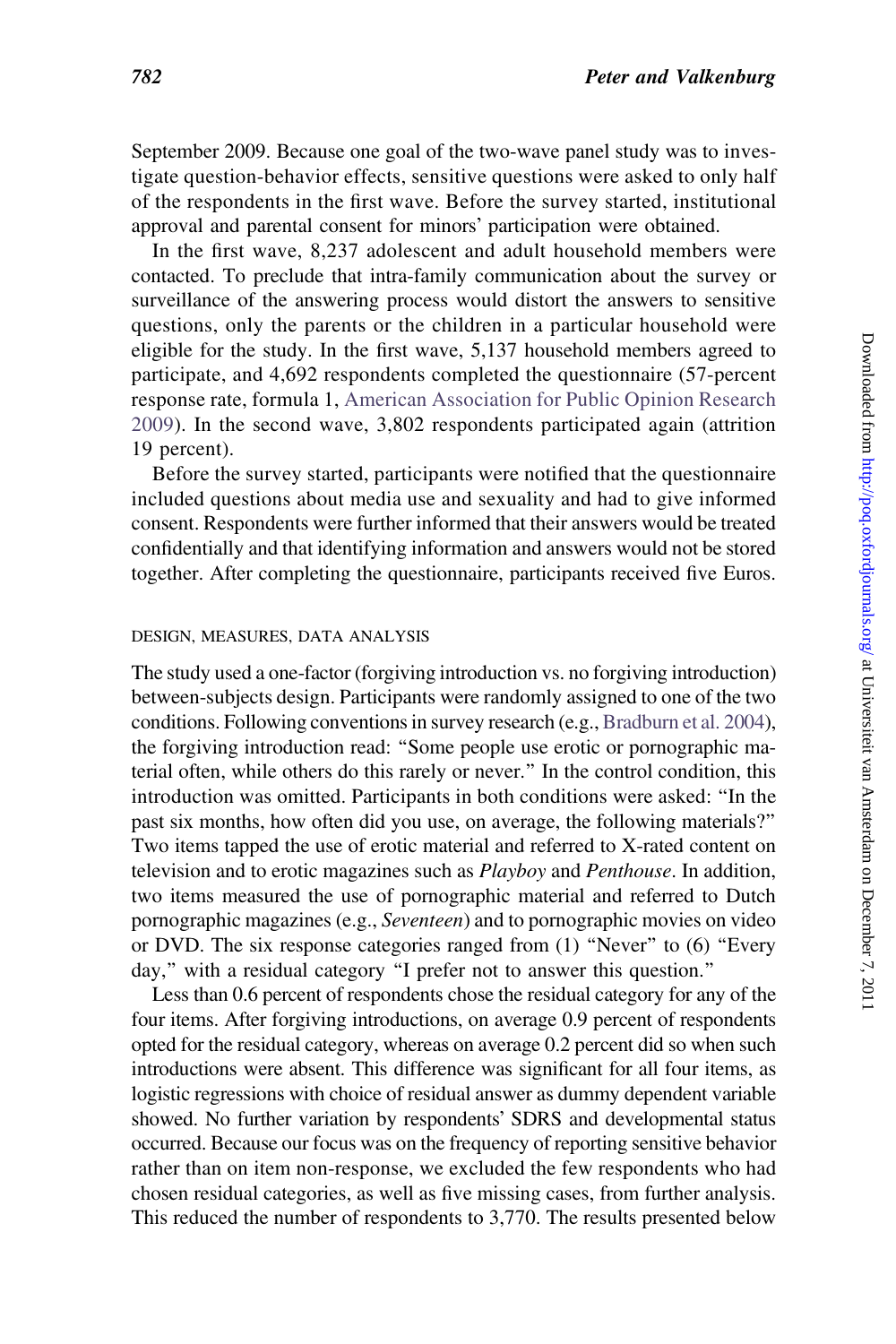were largely the same for erotic and pornographic material. Therefore, we decided to combine the two types of material and the pertinent four items into one scale. The four items that tapped the use of erotic and pornographic materials loaded on one factor (explained variance 53 percent; loadings .66 to .78), and Cronbach's Alpha was .70 ( $M = 1.18$ ,  $SD = .40$ ).

SDRS was measured with the Lie-Scale from the abbreviated version of the revised Eysenck Personality Questionnaire [\(Francis, Brown, and Philipchalk](#page-8-0) [1992\)](#page-8-0). For space reasons, we used the six items with the highest item rest-of-test correlations (see the appendix). We opted for the six-item Lie-Scale because it has been used successfully among adolescents ([Francis 1996](#page-8-0)). Moreover, the scale has properties similar to well-known instruments ([Paulhus 1991](#page-8-0)), such as the Crowne-Marlow Social Desirability Scale [\(Crowne and Marlowe 1960\)](#page-8-0). Response categories were (0) "Yes" and (1) "No." For the analyses, we used answers from wave 1 to preclude that learning effects may have distorted answers in wave 2. The six items loaded on one factor (explained variance 36 percent; loadings .45 to .68), and Cronbach's Alpha was .63 ( $M = 0.68$ ,  $SD = 0.26$ ). Using a median split, we separated the sample into a group low in SDRS (i.e., respondents with four or fewer socially desirable answers) and a group of respondents high in SDRS (i.e., respondents with five or six socially desirable answers).

We based our operationalization of developmental status on the latest insights from developmental psychology ([Arnett 2000](#page-8-0); [Steinberg 2007\)](#page-8-0). As a result, we distinguished between adolescents and emerging adults, defined as participants aged 25 years or younger ( $N = 614$ ,  $M = 18.70$ ,  $SD = 3.76$ ), and adults, defined as participants aged 26 years or older ( $N = 3,188$ ,  $M = 52.06$ ,  $SD = 14.16$ ).

We tested our hypotheses with analysis of variance (ANOVA). As Shapiro-Francia tests for normality revealed, our dependent variable was not normally distributed. This violation of an assumption of ANOVA may bias the validity of the significance tests. Therefore, we ran all ANOVAs presented below also as General Linear Models (GLM) and bootstrapped the results (1,000 bootstrap samples, 3,770 each). The bootstrapping method is not based on the assumptions of parametric statistics ([Efron and Tibshirani 1993\)](#page-8-0) and provides evidence of the robustness of statistical significance when traditional assumptions are violated. All results below remained robust in the bootstrapped GLMs.

### **Results**

We expected that the impact of a forgiving introduction on the reported use of sexual media content would depend on respondents' SDRS and their developmental status. There was no main effect of forgiving introduction,  $F(1, 3,768) = 1.34$ , ns. The reported use of sexual media content did not differ in the group with forgiving introduction ( $M = 1.20$ ,  $SD = 0.42$ ) from the group without forgiving introduction ( $M = 1.18$ , SD = 0.38). However, a significant interaction effect between forgiving introduction and SDRS emerged,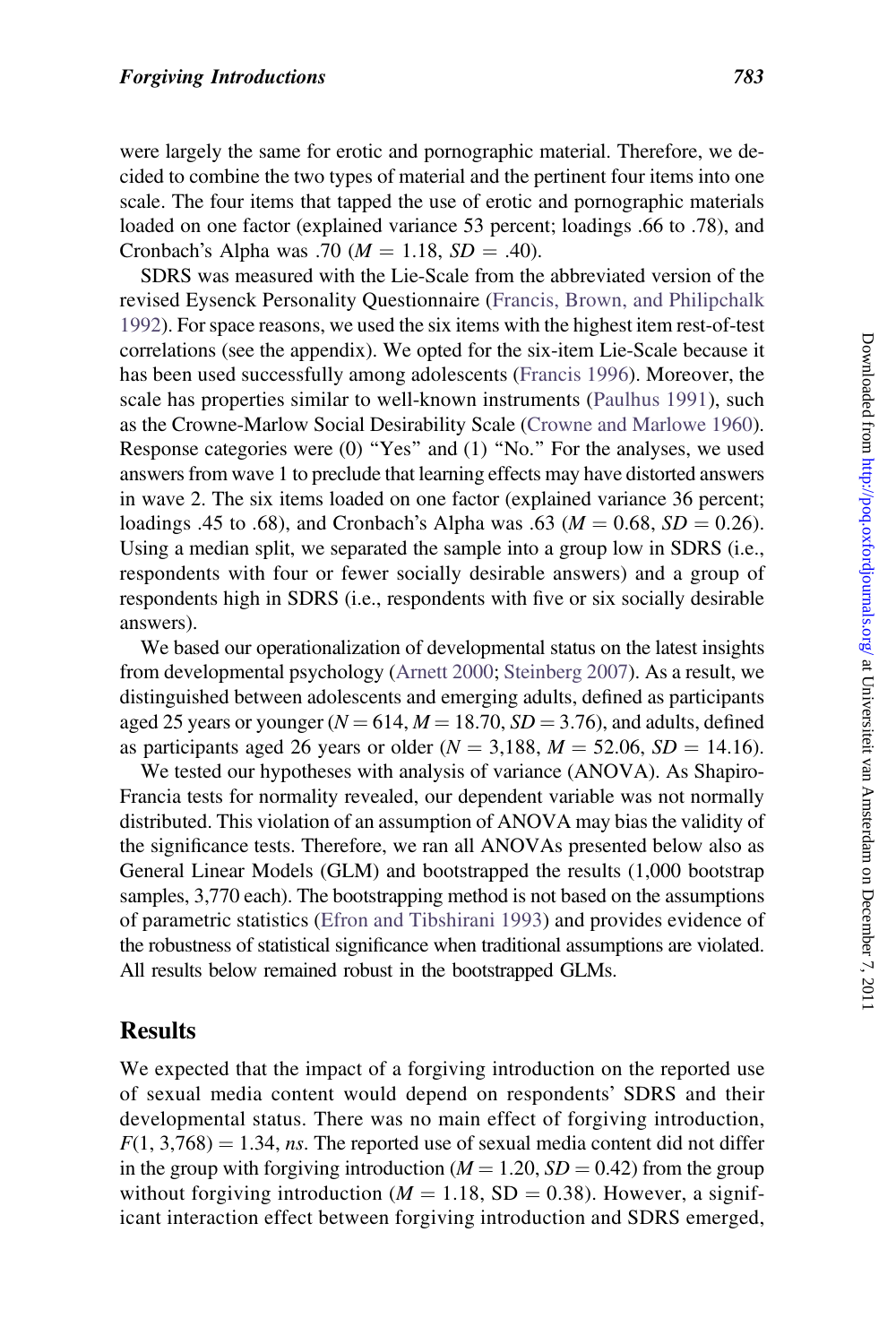

#### Figure 1. Two-Way Interaction between Forgiving Introduction and Social Desirability Response Style (SDRS).

 $F(1, 3,766) = 4.61, p < .05, \eta_p^2 = .001$ . As figure 1 shows, respondents low in SDRS did not differ in their reporting of use of sexual media content, regardless of whether there was a forgiving introduction or not,  $t(2,054) = 0.58$ , ns. Respondents high in SDRS, however, reported more use of sexual media content when the question included a forgiving introduction than when it did not,  $t(1,712) = 2.63$ ,  $p < .01$ . In contrast to our expectations, we did not find an interaction effect between forgiving introduction and developmental status,  $F(1, 3,766) = 0.27$ , ns.

We expected a three-way interaction between forgiving introduction, SDRS, and developmental status. Specifically, we predicted that the tendency of respondents high in SDRS to report more sensitive behavior in the presence of a forgiving introduction would be most distinct among adolescents. This expectation was supported,  $F(1, 3,762) = 7.42$ ,  $p < .01$ ,  $\eta_p^2 = .002$ .

As [figure 2a](#page-6-0) shows, adolescents and emerging adults high in SDRS reported more use of sexual media content when the question included a forgiving introduction than when it did not,  $t(136) = 2.33$ ,  $p < .05$ . [Figure 2b](#page-6-0) shows that this pattern did not occur among adults high in SDRS who had received a forgiving introduction,  $t(1,574) = 1.78$ , ns.

# **Discussion**

This study has initially shown that the general recommendation to include a forgiving introduction in sensitive survey questions may need qualification. The impact of forgiving introductions was not the same among all respondents, but depended on individual differences in SDRS and developmental status. Forgiving introductions led to a higher reporting of sensitive behavior among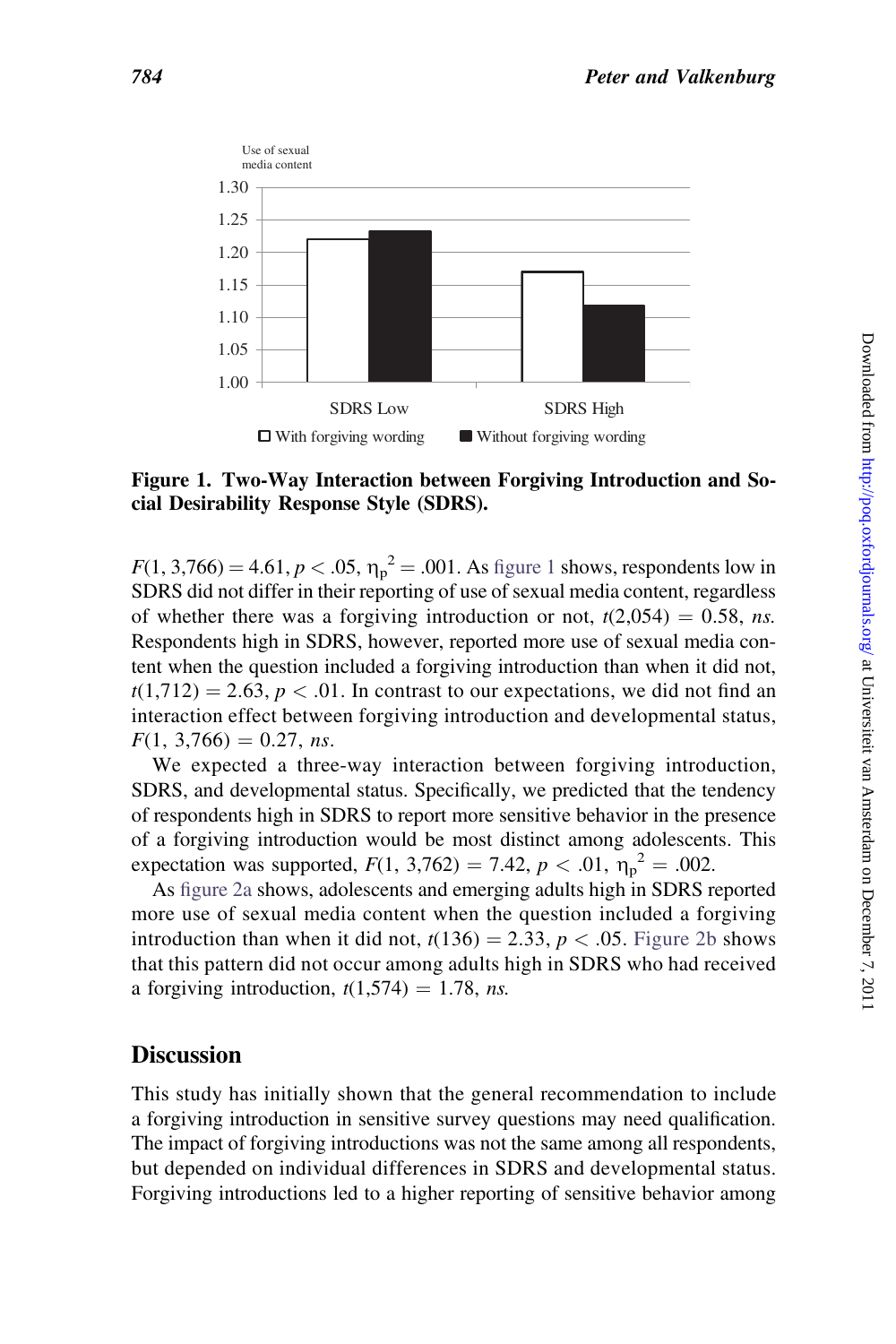<span id="page-6-0"></span>

Figure 2. Three-Way Interaction between Forgiving Introduction, Social Desirability Response Style (SDRS), and Developmental Status.

adolescents and young adults high in SDRS, but caused little differences in the reporting of sensitive behavior among adults.

Although our study awaits replication with other sensitive issues, two tentative conclusions can be drawn. First, in surveys among adolescents and emerging adults, forgiving introductions appear useful because they may increase the reporting of sensitive behavior among respondents high in SDRS. Second, in surveys among adults, researchers should consider carefully whether forgiving introductions are necessary for sensitive questions. Additionally, future researchers should deal with the question of whether forgiving introductions may increase unit and item non-response. [Catania et al. \(1996\)](#page-8-0) showed that forgiving introductions may augment unit non-response. Similarly, we found forgiving introductions to increase item non-response, albeit at an extremely low level. Although not the focus of this study, our finding suggests that forgiving introductions raise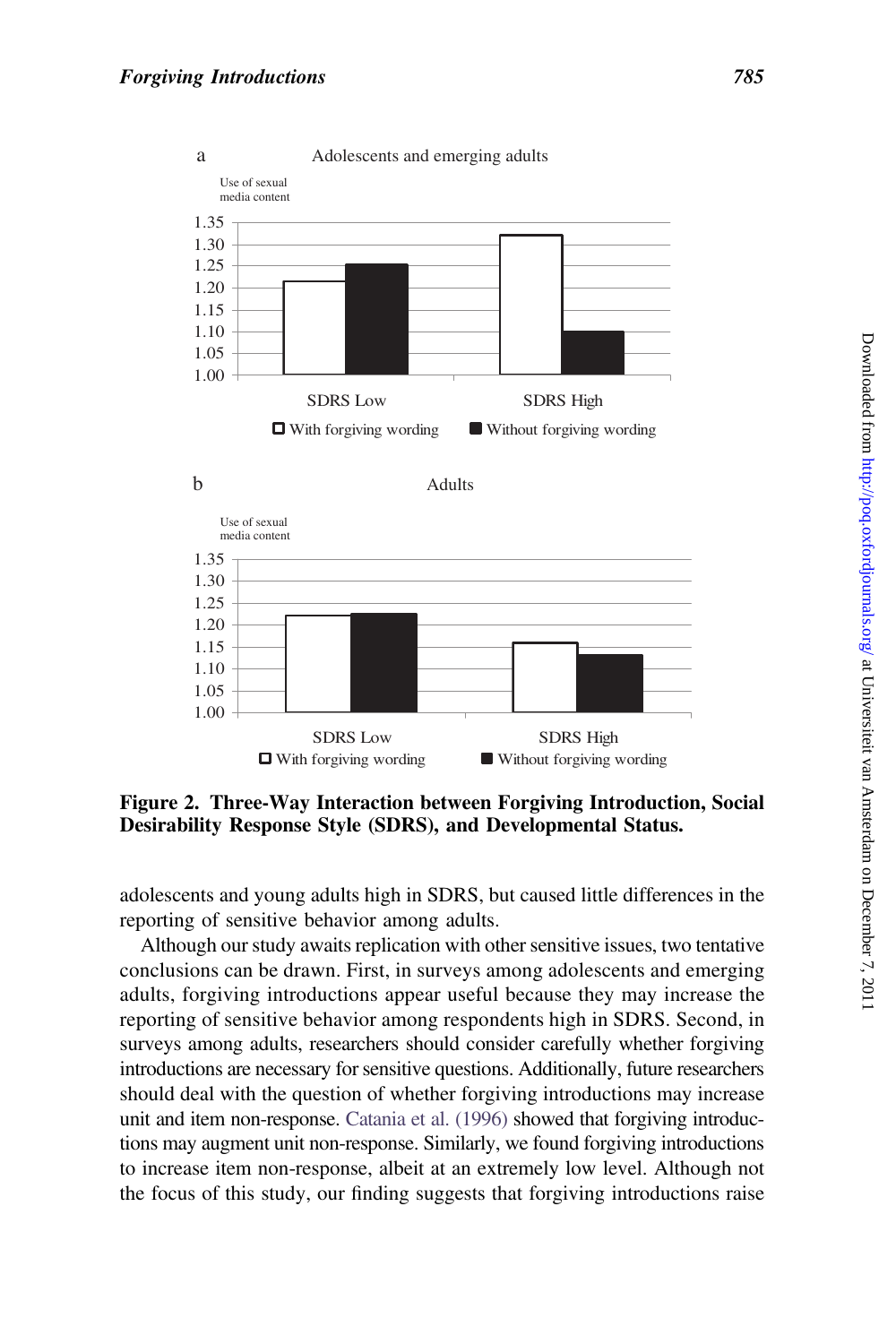<span id="page-7-0"></span>respondents' awareness that they are answering sensitive questions, resulting in higher refusal rates.

Our findings and recommendations should be seen in the context of the boundary conditions of our study. First, our questionnaire was self-administered. Self-administration reduces underreporting of sensitive behavior ([Tourangeau](#page-8-0) [and Yan 2007\)](#page-8-0) and, possibly, also the need for forgiving introductions. This may also explain our small effect sizes. Therefore, our study should be replicated with interviewer-administered questionnaires. Second, the use of sexual media content may not constitute a behavior as sensitive and socially undesirable as, for example, having extramarital affairs. Based on [Catania et al.](#page-8-0)'s (1996) results, we recommend including forgiving introductions for highly sensitive behaviors, regardless of the population studied, until its uselessness is proven. Third, we did not include checks of our manipulation of forgiving introductions because we did not want to cue respondents about the goal of the question and, thus, trigger them to edit their answers. Still, research on whether respondents pay attention to forgiving introductions and how they interpret them is necessary. Fourth, we used chronological age as a proxy for developmental status. This operationalization captures the complexity of developmental status only broadly and should be refined. Finally, in research on the reporting on sex-related behavior, respondents' gender is an important individual-difference variable. We did not investigate this variable because girls and women hardly reported the use of sexual media content. As a result, the variance was low and floor effects would have biased potential interaction effects with gender. However, gender should be integrated in future research to improve our understanding of how forgiving introductions affect the reporting of sex-related behavior.

### Appendix

Lie Scale based on [Francis et al. \(1992\),](#page-8-0) as used in this study:

- (1) Have you ever taken anything (even a pin or button) that belonged to someone else?
- (2) Were you ever greedy by helping yourself to more than your share of anything?
- (3) Have you ever blamed someone for doing something you knew was really your fault?
- (4) Have you ever cheated at a game?
- (5) Have you ever taken advantage of someone?
- (6) Do you always practice what you preach? (reverse-scored item)

### References

Abelson, Robert P., Elizabeth F. Loftus, and Anthony G. Greenwald. 1992. ''Attempts to Improve the Accuracy of Self-Reports of Voting.'' In Questions about Questions: Inquiries into the Cognitive Bases of Surveys, ed. J. M. Tanur. New York: Russell Sage Foundation.